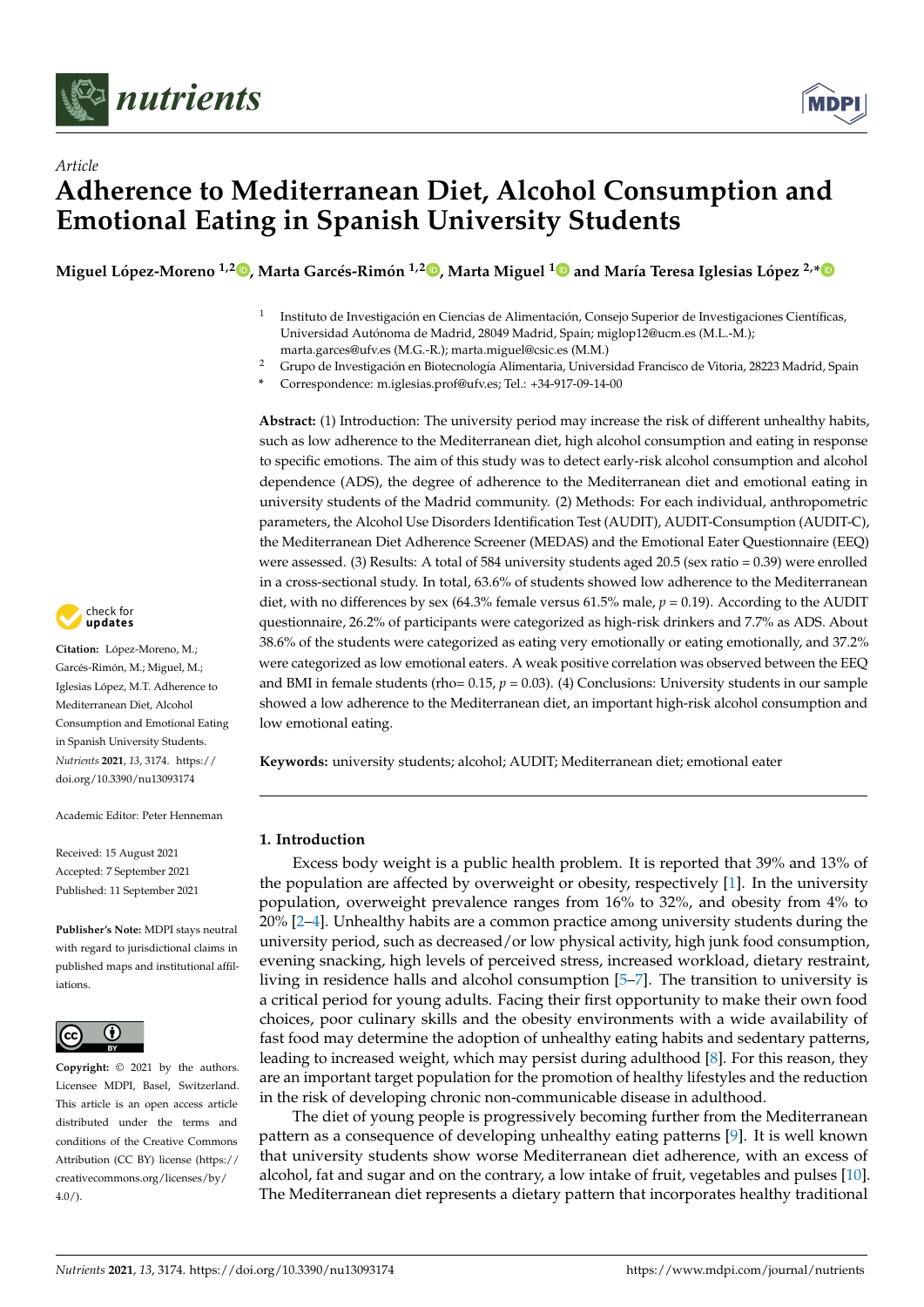eating habits of populations from countries surrounding the Mediterranean Sea. The Mediterranean diet promotes primarily unprocessed foods, including a high consumption of vegetables, fruit, whole grains, legumes, nuts, beans, fish and olive oil, and the low consumption of red meat and dairy products [\[11\]](#page-8-6). The traditional Mediterranean diet has been associated with a reduced risk of several chronic diseases, such as type 2 diabetes mellitus and cardiovascular disease, and with a reduction in cognitive damage [\[12\]](#page-8-7). Moreover, the Mediterranean diet has beneficial effects on life expectance and quality of life [\[13\]](#page-8-8). On the other hand, alcohol often plays an essential role in young people's lives when they start university, a consumption pattern that is characterized by large amounts being drunk in short periods of time following periods of abstinence, also known as binge drinking (intake of  $\geq$ 4 alcoholic beverages in a short period of time) [\[14\]](#page-8-9). This excessive alcohol consumption deviates from the Mediterranean dietary pattern and has important health implications, increasing the risk of brain damage and neuropsychological repercussions; its long-term consequences on the risk of cancer are broadly described [\[15](#page-8-10)[,16\]](#page-8-11). Early alcohol consumption is related with abuse and alcohol dependence problems [\[17\]](#page-8-12). Therefore, public health measures, especially for young adults, are necessary to reduce alcohol use.

In general terms, it is known that emotions are really important in food election and negative moods such as stress, anxiety or psychiatric disorders are linked with obesity and alcohol abuse risk [\[18](#page-8-13)[,19\]](#page-8-14). Emotional eating is eating in response to negative emotions, which increases the risk of excessive energy intake [\[20\]](#page-8-15). A meta-analysis review shows that obesity increases the risk of depression and depression also acts as a risk factor for obesity [\[21\]](#page-8-16). People with depressive symptoms show a tendency to consume "comfort food", which means high-energy-dense foods, such as sweet high-fat foods [\[22\]](#page-8-17). In a previous study, a higher-energy-dense diet was related to a 2.56-fold increased risk of stress [\[23\]](#page-8-18). In addition, it was suggested that stressful situations such as home confinement due to COVID-19 can increase the risk of emotional eating [\[24\]](#page-8-19). Similarly, it has been observed that eating behavior shows gender differences, as women seem to have a greater restrained and emotional eating tendency [\[25](#page-8-20)[,26\]](#page-8-21).

The research question for this study was: is adherence to the Mediterranean diet, alcohol consumption and/or emotional eating associated with the weight status in university students?

The aim of this study was to assess the prevalence of alcohol abuse, emotional eating and adherence to the Mediterranean diet, in addition to its possible implications for body weight status in Spanish university students.

## **2. Material and Methods**

A cross-sectional observational study was carried out during the academic year 2018–2019 from February to May 2019 in Madrid, Spain. Prior to the start of the study, each participant was informed about the purpose of the study and written informed consent was obtained from all subjects. Students' participation was voluntary, and the survey was anonymized. The sample included students from different degrees in health sciences: Medicine, Pharmacy, Biotechnology, Nursing, Physiotherapy, Psychology and Gastronomy. Data collection was carried out through online forms and only participants with complete information were included in the present study. This study was conducted according to the guidelines laid down in the Declaration of Helsinki and all procedures were reviewed and approved by the ethics committee at the Universidad de Francisco de Vitoria (36/2017).

The anthropometric assessment was conducted using calibrated digital scales  $\text{SECA}^{\circledR}$ 840 and 877 (SECA Vogel and Halke, Hamburg, Germany) and portable stadiometers SECA® 214 and 217 (SECA Vogel and Halke, Hamburg, Germany). The measurement of the participants' body weight was carried out in light clothes and barefoot in kilograms, to the nearest 100 g unit  $(0.1 \text{ kg})$ , and height was assessed with participants standing fully erect and feet together, head in the Frankfort plane and arms hanging freely to the nearest millimeter (0.1 cm). Body mass index (BMI) was calculated according to the formula weight  $(kg)/$ height  $(m)^2$ . Participants were categorized as un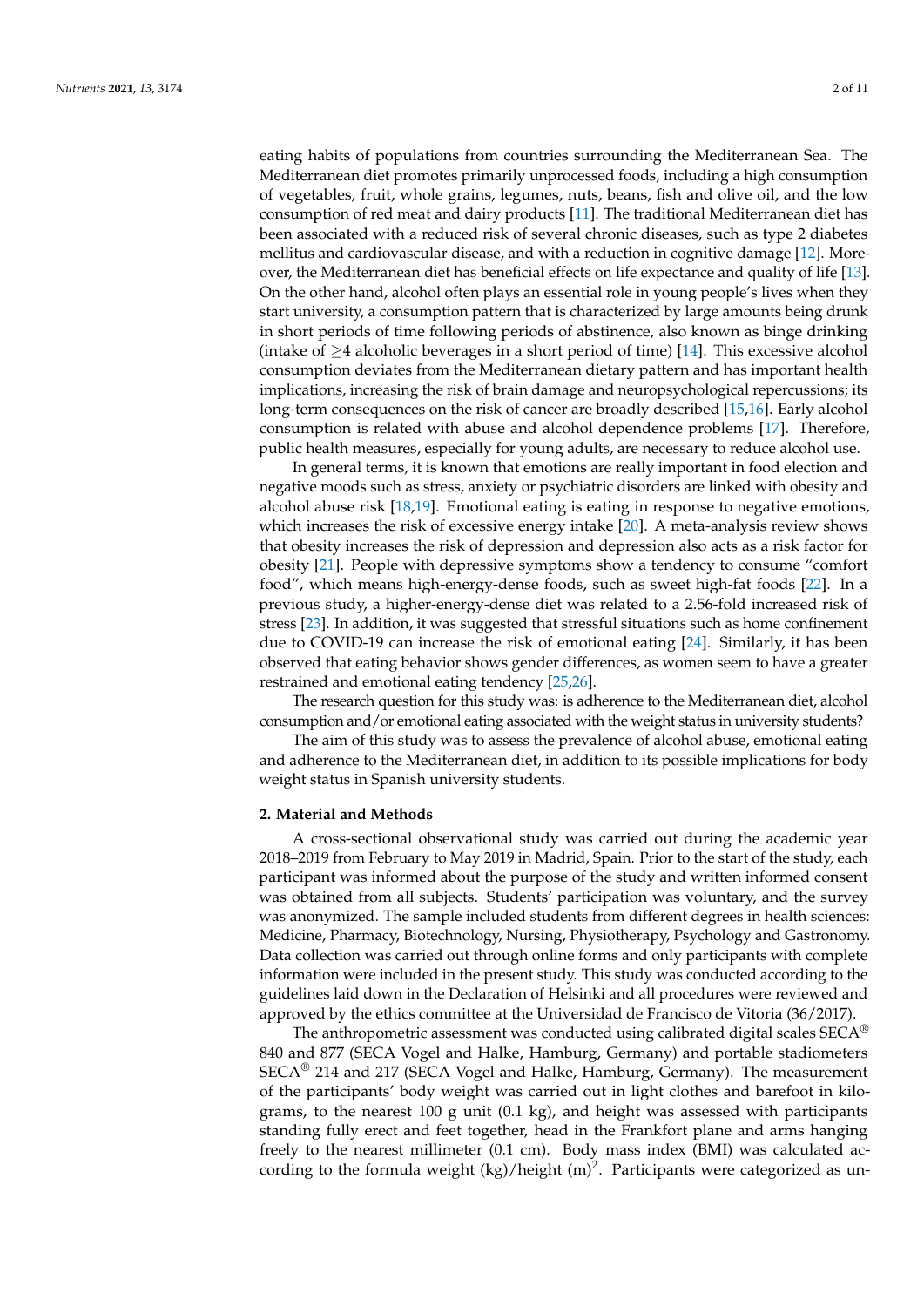derweight (BMI < 18.5 kg/m<sup>2</sup>), normal weight (BMI 18.5–24.9 kg/m<sup>2</sup>), overweight (BMI 25–29.9 kg/m<sup>2</sup>) and obese (BMI  $\geq 30$  kg/m<sup>2</sup>) [\[27\]](#page-8-22).

Validated questionnaires were administered and answered by each participant individually: the Mediterranean Diet Adherence Screener (MEDAS), the Alcohol Use Disorders Identification Test (AUDIT) and the Emotional Eater Questionnaire (EEQ).

In this study, to determine adherence to the Mediterranean diet, we used PREDIMED scores obtained by the MEDAS which was originally developed for the Spanish population [\[28\]](#page-8-23). This questionnaire contains 14 items representing the dietary components of the Mediterranean diet. Each item was scored as 0 (no adherence to a dietary component) or 1 (maximal adherence to a dietary component). The range of index was 0–14. We used cut-offs to classify subjects as high (>9), moderate (7–9), or low adherers (0–7) in each of the components of an MD.

The Alcohol Use Disorder Identification Test (AUDIT) was included to assess the drinking habits of the university students [\[29\]](#page-8-24). The questionnaire was designed by the World Health Organization to identify individuals with risky drinking habits through a simple screening test. The questionnaire contains 10 items, 8 of which are on a Likert scale of 5 categories ordered from 0 (never/1 or 2 units) to 4 (daily/10 or more units). The two remaining items also use a Likert scale but with 3 categories ordered from 0 to 2. The validation of the test on a Spanish university population by García Carretero et al. found the internal consistency of the AUDIT test to be  $\alpha$  = 0.75 [\[30\]](#page-8-25); they proposed adequate cut-off points for participants who were low-risk drinkers (score of 0–7 for men and 0–5 for women), participants who were high-risk drinkers (score 8–12 for men and 6–12 for women) and participants who had probable alcohol dependence syndrome (ADS) (score  $\geq$ 13 for both sexes). A short version, AUDIT–Consumption (AUDIT-C) consists of the first 3 AUDIT items, including the frequency and amount of alcohol consumption and the frequency of binge drinking. AUDIT-C cut-off of  $\geq$ 3 in women and  $\geq$ 4 in men was used to identify hazardous drinking [\[31\]](#page-8-26). Abstainers were taken into account in the study; these students responded that they never drink alcohol.

A ten-item questionnaire called the Emotional Eater Questionnaire (EEQ) was created to assess to what extent emotions affect eating behaviors. The EEQ provides information on moods in emotional eaters with respect to emotional regulation for eating and the subsequent implementation of more effective programs to lose weight. This questionnaire is composed of 10 items with four categories: (1) never, (2) sometimes; (3) generally and (4) always. The global score ranges from 0 to 30. Participants were classified as: nonemotional eaters (scores of 0–5), low emotional eaters (scores of 6–10), emotional eaters (scores of 11–20) and very emotional eaters (scores of 21–30) [\[32\]](#page-8-27).

Descriptive outcomes are presented as the mean (standard deviation) and the categorical variables are presented as frequencies of occurrence (n) and percentages (%). The Shapiro–Wilk test was performed to evaluate the distribution of variables. The twosample Student's t test (with Levene's test for equality of variances) was used to compare two means. Differences between groups were tested using the Chi Squared test and oneway ANOVA. Non-parametric methods were used, such as the Mann–Whitney test in the case of two categorical groups. Cohen's d and partial eta squared were calculated to estimate the effect size for t-tests and for ANOVA, respectively. In the non-parametric tests, the effect size was performed with the probability of superiority  $(PS_{est})$  [\[33\]](#page-9-0). The Spearman correlation coefficient was used to assess the correlation between variables. The correlation coefficients were interpreted using the following thresholds: trivial (< 0.1), small (0.1–0.39), moderate (0.4–0.69), strong (0.7–0.89) and extremely perfect ( $\geq$ 0.9) [\[34\]](#page-9-1). The level of significance was set at  $p < 0.05$ . Statistical analysis was performed with SPSS<sup>®</sup> version 22.0 (SPSS, Chicago, IL, USA).

#### **3. Results**

The 682 students enrolled in different degrees in health sciences were invited to participate voluntarily in the study and were informed of the procedure. Of these 682 stu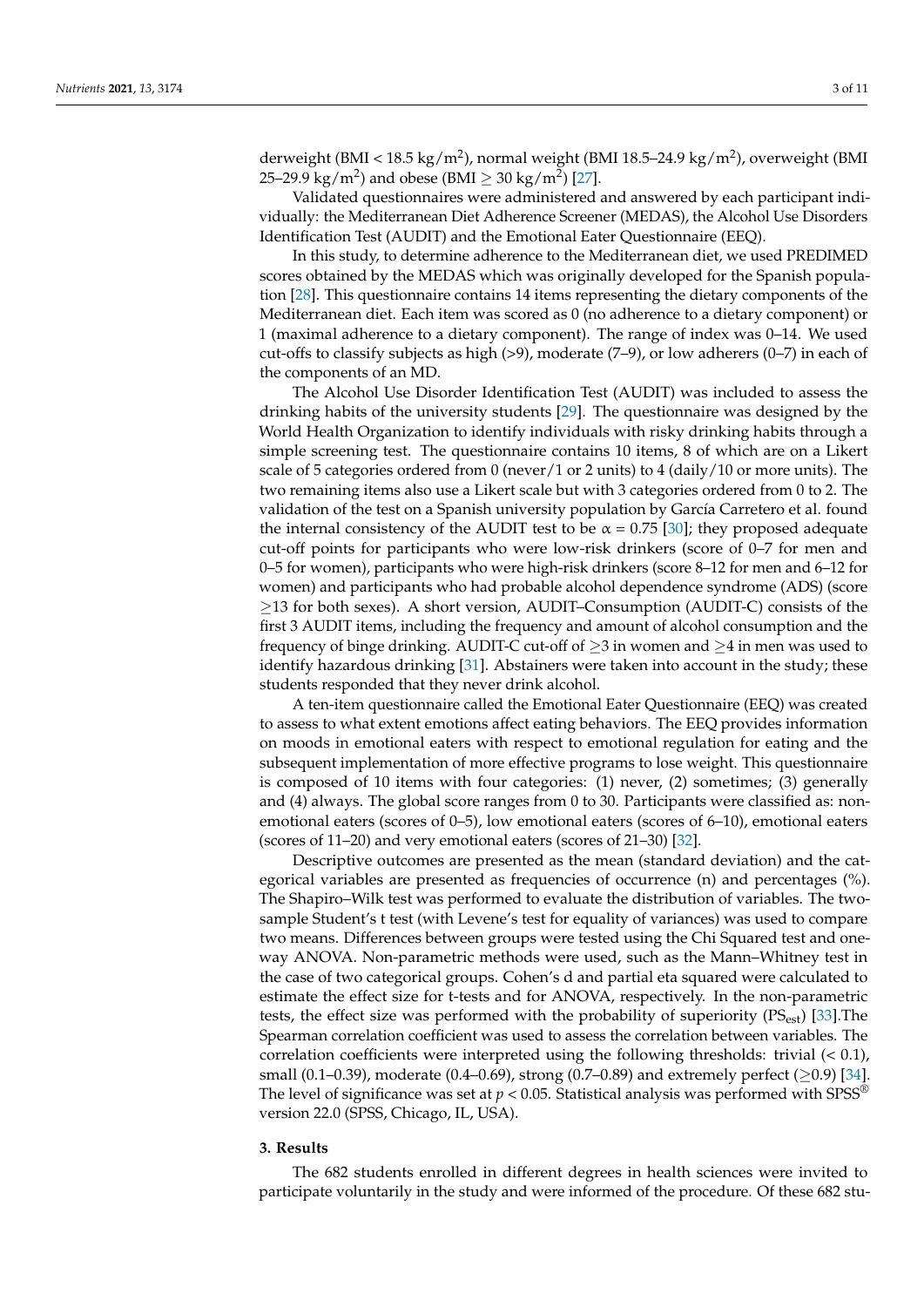dents, 584 agreed to participate and 98 students were excluded due to missing data. Finally, the studied sample was 584 students: 164 males (28.1%) and 420 females (71.9%); sex ratio = 0.37. Table [1](#page-3-0) shows student characteristics and anthropometry; 26.7% showed overweight or obesity  $(29.4\%$  male  $27.1\%$  female,  $p = 0.62$ ).

|                                   | All $(n = 584)$     | Men $(n = 164)$ | Women $(n = 420)$   | p    |  |
|-----------------------------------|---------------------|-----------------|---------------------|------|--|
| Age (years)                       | $21.2$ (SD 4)       | $22.7$ (SD 5)   | $21.0$ (SD 4)       | 0.03 |  |
| Height(m)                         | $1.68$ (SD $0.09$ ) | 1.71 (SD 0.09)  | $1.67$ (SD $0.09$ ) | 0.00 |  |
| Weight (kg)                       | 63 (SD 12)          | 64 (SD 12)      | 62 (SD 12)          | 0.14 |  |
| BMI $(kg/m2)$                     | $22.3$ (SD 4.5)     | $22.0$ (SD 4.6) | $22.4$ (SD $4.5$ )  | 0.38 |  |
| BMI                               |                     |                 |                     |      |  |
| Underweight (%)                   | 11.8                | 13.3            | 11.2                |      |  |
| Normal weight (%)                 | 60.5                | 57.3            | 61.7                | 0.62 |  |
| Overweight $(\% )$                | 20.1                | 21.0            | 19.8                |      |  |
| Obesity $(\%)$                    | 6.6                 | 8.4             | 7.3                 |      |  |
| Adherence                         |                     |                 |                     |      |  |
| Mediterranean diet                |                     |                 |                     |      |  |
| Low adherence $(\% )$             | 63.6                | 61.5            | 64.3                | 0.19 |  |
| Good adherence (%)                | 36.4                | 38.5            | 35.7                |      |  |
| Total Mediterranean<br>diet score | 7.7 (SD 1.9)        | $7.8$ (SD 1.9)  | $7.6$ (SD 1.9)      | 0.03 |  |

<span id="page-3-0"></span>**Table 1.** Descriptive characteristics of the study sample by sex.

Values are the mean and SD. *p*-value by Chi Square test for categorical variables, Mann–Whitney test and Kruskal– Wallis test for continuous variables among two or more groups, respectively. BMI = body mass index. Adherence Mediterranean diet score: low adherence (score 1–8) or good adherence (score  $\geq$  9).

Table [2](#page-4-0) summarizes different items of MEDAS by sex. The average score obtained from the MEDAS questionnaire was 7.71  $\pm$  1.92, being higher in men (7.98  $\pm$  1.93) compared to women (7.71  $\pm$  1.92) (Mann–Whitney test, PS<sub>est</sub> = 0.44,  $p$  = 0.03). In this respect, 63.6% of students showed low adherence to the Mediterranean diet, with no differences by sex (64.3% female versus 61.5% male,  $p = 0.19$ ). Adherence to the Mediterranean diet was similar in participants with normal weight and participants with overweight or obesity (Chi Square test,  $p > 0.05$ ). Comparing items of MEDAS reported that a high percentage of the students did not reach the intake recommendation of nuts, fruits, legumes and fish consumption. In addition, women with a normal weight were more compliant with the fish consumption recommendation than women with overweight or obesity (43% vs. 33%, respectively, Chi Square test,  $V = 0.09$ ,  $p = 0.04$ ).

**Table 2.** Agreement with the recommendations based on each item of the Mediterranean Diet Adherence Screener (MEDAS-14 item score), by sex.

|                                                                                                                              | Recommendation                                     | Agreement with<br>the Recommendation |       | No Agreement with<br>the Recommendation |       |
|------------------------------------------------------------------------------------------------------------------------------|----------------------------------------------------|--------------------------------------|-------|-----------------------------------------|-------|
| Ouestions from the MEDAS-14                                                                                                  |                                                    | Men                                  | Women | Men                                     | Women |
| 1. Do you use olive as a main culinary fat?                                                                                  | Yes                                                | 98                                   | 95    | $\mathfrak{D}$                          | 5     |
| 2. How much olive oil do you consume in a<br>given day (including oil used for frying,<br>salads, out-of-house meals, etc.)? | $>4$ tbsp                                          | 67                                   | 62    | 33                                      | 38    |
| 3. How many vegetables servings do you<br>consume per day? (1 serving; 200 g (consider<br>side dishes as half a serving))    | $\geq$ 2 ( $\geq$ 1 portions raw<br>or as a salad) | 56                                   | 57    | 44                                      | 43    |
| 4. How many fruits (including natural fruit<br>juices) do you consume per day?                                               | >3                                                 | 41                                   | 38    | 59                                      | 62    |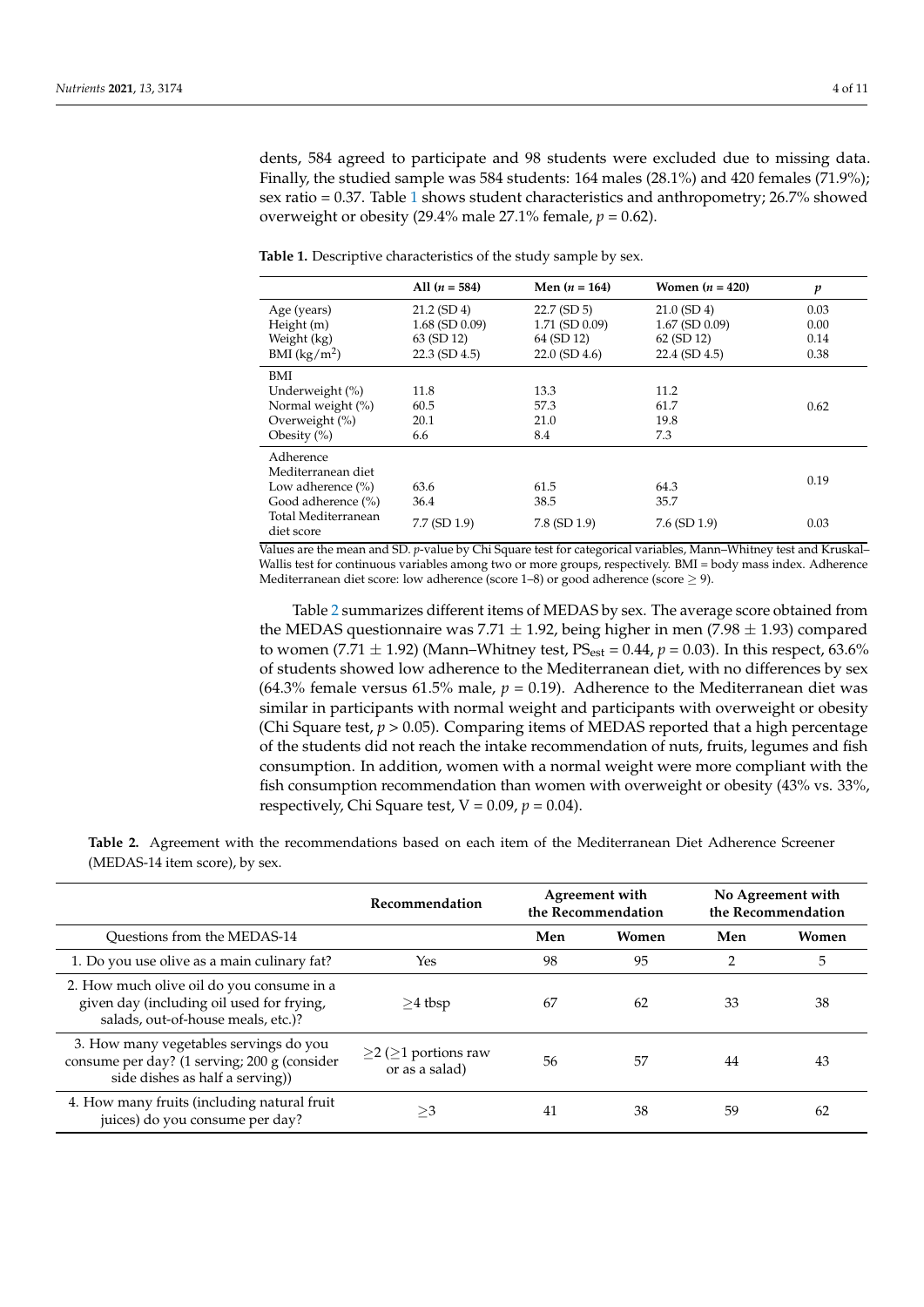<span id="page-4-0"></span>

|                                                                                                                                                                                                       | Recommendation   | Agreement with<br>the Recommendation |                | No Agreement with<br>the Recommendation |       |
|-------------------------------------------------------------------------------------------------------------------------------------------------------------------------------------------------------|------------------|--------------------------------------|----------------|-----------------------------------------|-------|
| Questions from the MEDAS-14                                                                                                                                                                           |                  | Men                                  | Women          | Men                                     | Women |
| 5. How many servings of red meat,<br>hamburger, or meat products (ham, sausage,<br>etc.) do you consume per day? (1 serving:<br>$100 - 150$ g)                                                        | <1               | 65                                   | 60             | 35                                      | 40    |
| 6. How many servings of butter, margarine,<br>or cream do you consume per day?<br>$(1$ serving: $12$ g)                                                                                               | <1               | 71                                   | 72             | 29                                      | 28    |
| 7. How many sweet or carbonated beverages<br>do you drink per day?                                                                                                                                    | <1               | 68                                   | 61             | 32                                      | 39    |
| 8. How much wine do you drink per week?                                                                                                                                                               | $\geq$ 7 glasses | 9                                    | $\overline{4}$ | 91                                      | 96    |
| 9. How many serving of legumes do you<br>consume per week? (1 serving: 150 g)                                                                                                                         | $\geq$ 3         | 34                                   | 39             | 66                                      | 61    |
| 10. How many servings of fish or shellfish do<br>you consume per week? (1 serving 100-150 g<br>of fish or 4-5 units or 200 g of shellfish)                                                            | ${\geq}3$        | 39                                   | 39             | 61                                      | 61    |
| 11. How many times per week do you<br>consume commercial sweets or pastries (not<br>homemade), such as cakes, cookies, biscuits,<br>or custard?                                                       | <3               | 54                                   | 54             | 46                                      | 46    |
| 12. How many servings of nuts (including<br>peanuts) do you consume per week?<br>$(1$ serving 30 g)                                                                                                   | $\geq$ 3         | 29                                   | 29             | 71                                      | 71    |
| 13. Do you preferentially consume chicken,<br>turkey, or rabbit meat instead of veal, pork,<br>hamburger or sausage?                                                                                  | Yes              | 71                                   | 72             | 29                                      | 28    |
| 14. How many times per week do you<br>consume vegetables, pasta, rice, or other<br>dishes seasoned with sofrito (sauce made<br>with tomato and onion, leek, or garlic and<br>simmered with olive oil? | $\geq$ 2         | 76                                   | 78             | 24                                      | 22    |

**Table 2.** *Cont.*

Values presented as percentages. *p* by Chi Square test. Bold values indicate statistical significance different between genders (*p* < 0.05.). Tbsp = tablespoon. Recommendation according to Martínez-González et al. [\[22\]](#page-8-17).

> Regarding the pattern of alcohol consumption, the median AUDIT score was  $5.3 \pm 4.4$ , with a higher score for women than for men  $(5.3 \pm 4.6 \text{ vs. } 5.0 \pm 4.0, \text{ respectively})$ (Mann–Whitney test,  $p > 0.05$ ). Table [3](#page-5-0) shows results from the AUDIT and AUDIT-C questionnaires. In total, 27% reported drinking alcohol 2–3 times/week, 42% reported drinking alcohol 2–4 times/month, and 8.6% reported being abstainers (with no difference between sex,  $p > 0.05$ , for all). According to the AUDIT-C questionnaire, a higher proportion of women showed high-risk consumption compared to men (62.6% and 74.2%, respectively) (Chi Square test,  $\chi^2$  = 7.05, V = 0.11  $p$  = 0.008) (Table [3\)](#page-5-0). Men with high-risk alcohol consumption showed lower adherence to the Mediterranean diet (Chi Square test,  $\chi^2$  = 4.78, V = 0.17,  $p$  = 0.02). There was no difference in alcohol consumption between students with normal weights and those with overweight or obesity (*p* > 0.05).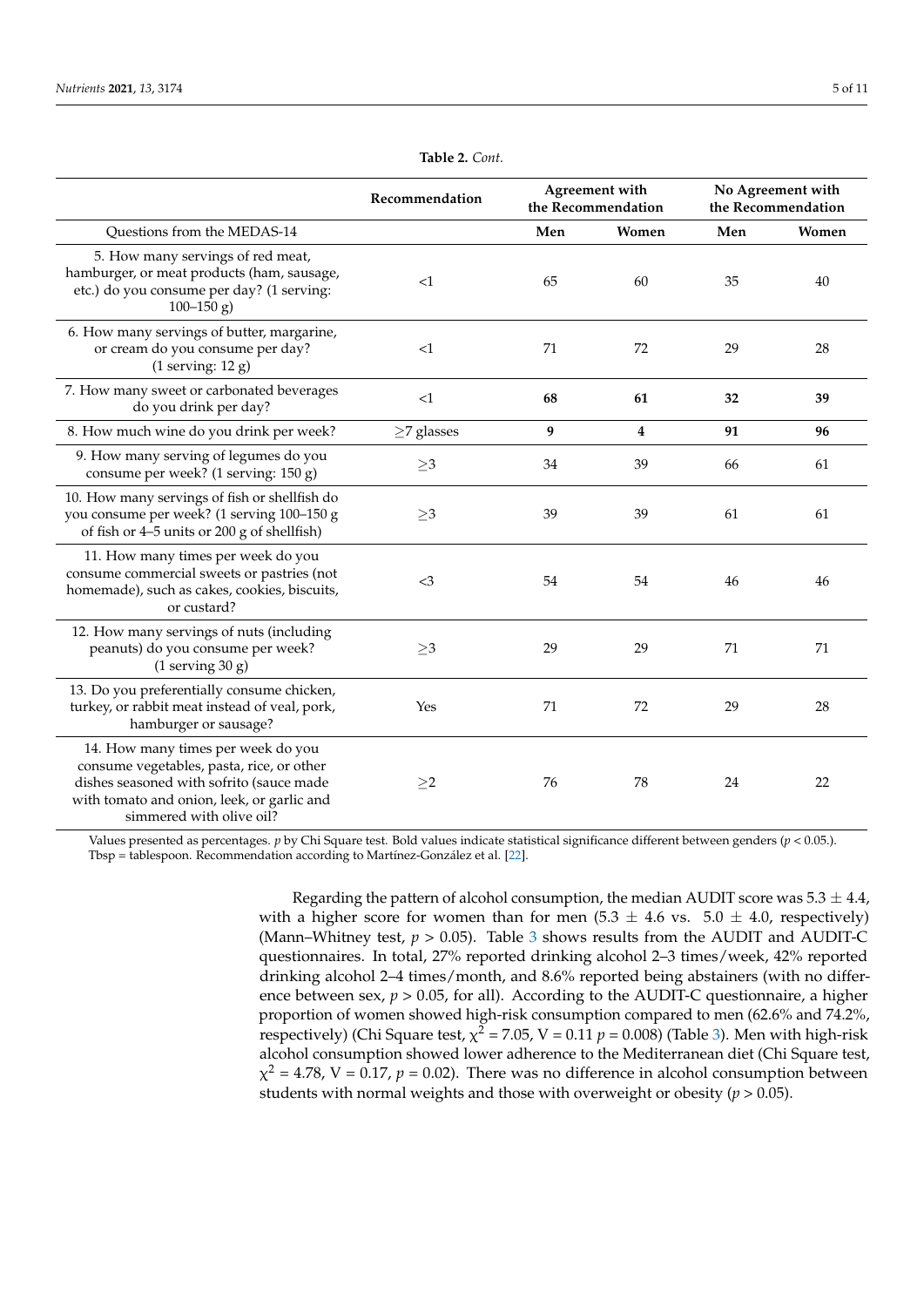|                              | Men $N$ $\left(\% \right)$ | Women $N$ (%) | All $N$ $\left(\% \right)$ | <i>p</i> -Value |
|------------------------------|----------------------------|---------------|----------------------------|-----------------|
| <b>AUDIT</b>                 |                            |               |                            |                 |
| Low-risk drinker             | 115(70.1)                  | 271 (64.5)    | 386 (66.1)                 |                 |
| High-risk drinker            | 29 (17.7)                  | 124 (29.5)    | 153(26.2)                  | 0.002           |
| Drinker with probable<br>ADS | 20(12.2)                   | 25(6.0)       | 45(7.7)                    |                 |
| AUDIT-C                      |                            |               |                            |                 |
| Low-risk drinking            | 121 (74.2)                 | 263(62.6)     | 384 (65.9)                 | 0.008           |
| Hazardous drinking           | 43(26.0)                   | 157 (37.4)    | 200(34.1)                  |                 |

<span id="page-5-0"></span>**Table 3.** Problems with alcohol consumption by sex according to AUDIT.

Chi Square test, *p* < 0.05. AUDIT (Alcohol Use Disorder Identification Test (AUDIT); AUDIT-C (Alcohol Use Disorder Identification Test–Consumption (AUDIT-C); ADS (Alcohol Dependence Syndrome). AUDIT cut-off: low-risk drinker (score 0–7 for men and 0–5 for women), high-risk drinker (score 8–12 for men and 6–12 for women) and probable alcohol dependence syndrome (ADS) (score ≥ 13). AUDIT-C cut-off: low-risk drinking (score <3 in women and <4 in men) and hazardous drinking (score  $\geq$ 3 in women and  $\geq$ 4 in men).

The average score for the emotional eating questionnaire was  $10.1 \pm 6.0$  (men  $10.0 \pm 6.1$ ) and women 10.1  $\pm$  6.9). Table [4](#page-5-1) shows proportions of students scoring as low emotional eaters, emotional eaters and very emotional eaters. In total, 38.6% of students were classified as emotional or very emotional eaters according to EEQ (Table [1\)](#page-3-0).

<span id="page-5-1"></span>**Table 4.** Emotional eating by sex according to EEQ.

|                            | All $(n = 584)$ | Men $(n = 164)$ | Women $(n = 420)$ |      |
|----------------------------|-----------------|-----------------|-------------------|------|
| No emotional $(\%)$        | 24.3            | 21.0            | 24.2              |      |
| Low emotional eater $(\%)$ | 37.2            | 40.6            | 35.4              |      |
| Emotional eater (%)        | 32.4            | 31.5            | 33.9              | 0.81 |
| Very emotional eater (%)   | 6.2             | 7.0             | 6.5               |      |

*p*-value by Chi Square test for categorical variables; emotional eating score: non-emotional eater (score 0–5), low emotional eater (score 6–10), emotional eater (score 11–20) and very emotional eater (score 21–30).

An association was found between BMI and EEQ. Specifically, students with obesity had a higher risk of being very emotional eaters (9.8%) compared to students with overweight (4.4%) or normal weight (7.2%) (Chi Square test, V = 0.11, *p* = 0.02). Among students affected by obesity, women were found to be more emotional eaters or more very emotional eaters than men (25% vs. 48.3%, respectively) (Chi Square test,  $V = 0.46$ ,  $p = 0.03$ ). In addition, a weak positive correlation was observed between the EEQ and BMI in female students (rho=  $0.15$ ,  $p = 0.03$ ). In relation to the AUDIT, it was found that those participants with ADS reported eating more when they were stressed, angry or bored than those without risky consumption  $(33.3\% \text{ vs. } 10.7\%$ , respectively) (Chi Square test,  $V = 0.14$ ,  $p = 0.04$ ).

#### **4. Discussion**

In this study, we evaluated the prevalence of the adherence to the Mediterranean diet, the drinking habits and the emotional eating prevalence in a sample of a university students in Madrid. Based on the weight status, we reported that 27% of the study population presented a BMI classified as overweight/obesity without differences by sex. These data are in accordance with the values reported in others Spanish university populations [\[35,](#page-9-2)[36\]](#page-9-3). In a study in Spanish University students, the overweight/obesity prevalence was 25.8% and no differences were observed between women and men [\[37\]](#page-9-4). Furthermore, in our study, the prevalence of university students with underweight (12%) was similar to previous studies [\[38–](#page-9-5)[40\]](#page-9-6). Teleman et al. found that the prevalence of underweight was 14% for Italian university students, being higher among women (19%) than men (2%) [\[41\]](#page-9-7).

A non-Mediterranean pattern, with the intake of unhealthy foods, increases the risk of inflammatory and oxidative stress linked with cardiovascular diseases, obesity and cancer [\[42\]](#page-9-8). A systematic review of 41 observational studies revealed that high adherence to the Mediterranean diet is associated with an improvement in all parameters of metabolic syndrome in adults [\[43\]](#page-9-9). The present study shows that a large proportion of university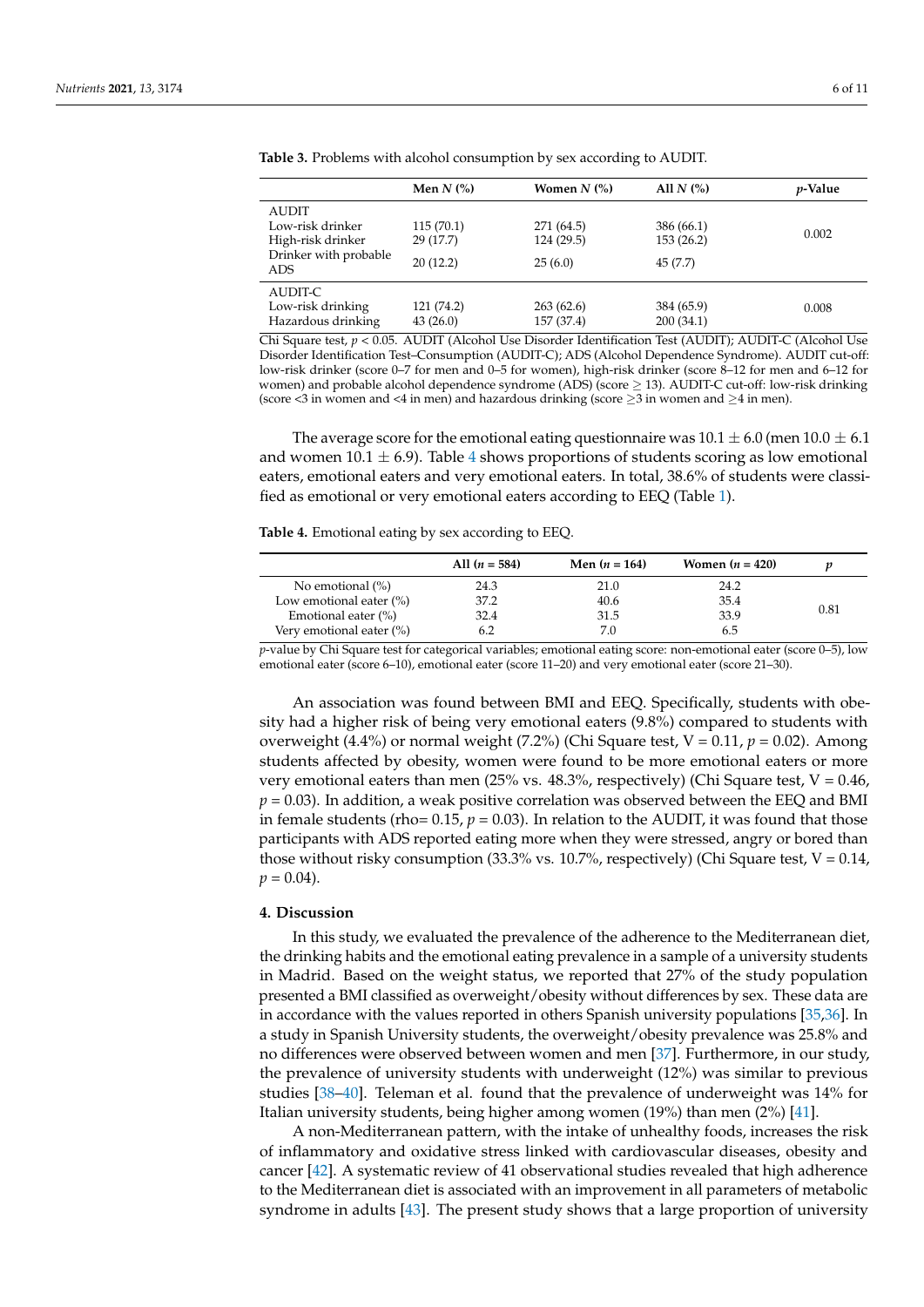students had low adherence to the Mediterranean diet. Cobo-Cuenca et al. reported that 66% of students had low adherence to the Mediterranean diet, similar with 64% observed in our sample [\[37\]](#page-9-4). These findings are in line with those reported by other previous studies in European university students [\[44\]](#page-9-10). Moreover, we observed lower adherence with no significant differences in females (36%) than in males (39%), a finding that follows the trend shown in previous studies [\[37\]](#page-9-4).

The impact of Mediterranean diet adherence on weight status has shown the heterogeneity of results. Low adherence to the Mediterranean diet has been associated with higher BMI, body fat and visceral fat percentages [\[45\]](#page-9-11). In contrast, other studies have not found a relationship between adherence to the Mediterranean diet and different anthropometric markers [\[46](#page-9-12)[–48\]](#page-9-13). In our sample, the relationship of adherence to the Mediterranean diet with the risk of overweight/obesity could not be observed either.

On the other hand, we observed that a low proportion of students (39% both in sexes) ate three servings of fish or shellfish/week. In previous studies, lower fish consumption was seen in the university population [\[49](#page-9-14)[,50\]](#page-9-15). As a matter of fact, Cobo-Cuenca et al. reported that only 30% of male and 32% of female Spanish university students had fish and shellfish in agreement with the Mediterranean diet recommendation [\[37\]](#page-9-4). Female university students with overweight or obesity showed lower adherence to weekly fish consumption recommendations. A large dose–response meta-analysis of prospective studies found that fish consumption is associated with a reduced risk of abdominal obesity [\[51\]](#page-9-16). This beneficial effect on body composition could be attributed to their omega-3 polyunsaturated fatty acid content [\[52\]](#page-9-17), protein [\[53\]](#page-9-18) and vitamin D [\[54\]](#page-9-19).

The median AUDIT score of  $5.3 \pm 4.4$  observed in the present study is similar to a previous report in Spanish university students [\[55\]](#page-9-20), but lower than that observed in other European countries (with the median AUDIT of score  $6.9 \pm 5.5$ ) [\[56\]](#page-9-21). According to the risk categories, more than 30% of the university students had high-risk consumption or ADS. Heather et al. reported a 10% prevalence of ADS in English university students; however, in this study, the cut-off points used to identify ADS ( $\geq$ 20) was different from the present study  $(≥13)$  [\[57\]](#page-9-22). Risky drinking has been linked to impaired mental health among university students, reduced satisfaction with life as well as increased emotional and social loneliness [\[58,](#page-10-0)[59\]](#page-10-1). Cognitive performance is crucial during the university stage; numerous previous studies have shown that alcohol consumption has a negative impact on academic performance [\[36](#page-9-3)[,60\]](#page-10-2). This may be because excessive alcohol consumption has also been linked to impaired metabolic flexibility and memory impairment [\[61](#page-10-3)[,62\]](#page-10-4). Moreover, our results are relevant when considering the relationship between a high AUDIT score and increased mortality [\[63\]](#page-10-5).

In this study population, it was observed that among male university students with a high-risk alcohol consumption, there was low adherence to the Mediterranean diet. A pattern of excessive alcohol consumption has been linked to a poor quality diet with the lower consumption of many different food groups included in the Mediterranean diet [\[64\]](#page-10-6). However, in contrast to previous studies, there was no evidence of a relationship between BMI and alcohol abuse [\[65,](#page-10-7)[66\]](#page-10-8). This diversity of the results may be partly due to the different methods of alcohol assessment used, as well as the study population analyzed.

In the present study, the median EEQ was  $10.1 \pm 6.0$ , which is lower than previous findings. López-Guimerà et al. observed mean values of EEQ  $11.8 \pm 6.0$ , but in this study, the population was  $39 \pm 12$  years. In addition, 38.6% of students were classified as emotional eaters or very emotional eaters [\[67\]](#page-10-9). These results are consistent with a previous study carried out during the period of home confinement due to COVID-19 in the Spanish population [\[24\]](#page-8-19). For many people, eating in response to negative emotions or stress is quite common. Individuals with depressive moods are susceptible to consume "comfort food" to help control their negative moods [\[68\]](#page-10-10).

Eating in response to mood can be problematic, as shown by studies that have linked emotional eating to BMI [\[69,](#page-10-11)[70\]](#page-10-12). In this work, there was a weak positive correlation between emotional eating and BMI ( $r = 0.15$ ;  $p \le 0.05$ ) in female students. Işik and Cengiz also found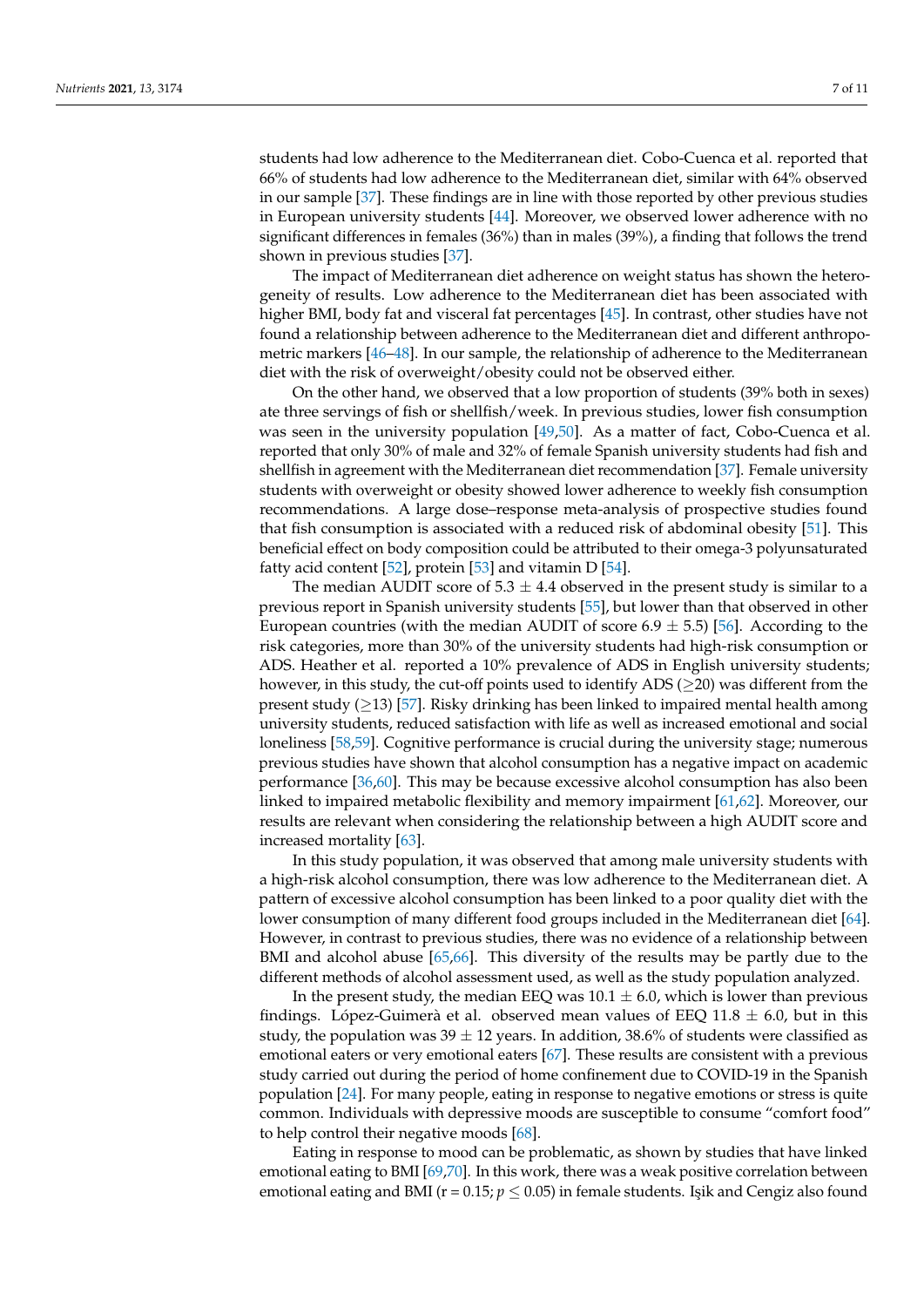Other studies used different questionnaires to measure emotional eating, such as the Eating and Appraisal Due to Emotions and Stress Questionnaire (EDADES) and the Three-Factor Eating-R18 (TFEQ-R18), relating strong association between weight gain and negative emotions [\[18](#page-8-13)[,72\]](#page-10-14). Body dissatisfaction, particularly among women, has been linked to different eating disorders, such as restrained eating and orthorexia nervosa [\[73\]](#page-10-15). This suggests the coexistence of weight disorders and unhealthy relationships with food, which negatively affects mental health throughout one's lifespan [\[74\]](#page-10-16).

As limitations, firstly, the study was conducted in young adults within the geographical area of the Spain (urban part of the northwest area of Madrid). Secondly, we did not have data for real alcohol consumption; nevertheless, the AUDIT test seems to be a good instrument to detect alcohol risk behavior. Thirdly, questionnaires were self-administered. Fourthly, there was an imbalance between sexes, which could reduce the representativeness of the sample. However, it is important to note that the majority of Spanish university students in health sciences are women [\[4](#page-8-0)[,75\]](#page-10-17). Finally, the MEDAS questionnaire may be more appropriately used to measure adherence to the Mediterranean diet in adults, because young students normally do not drink wine.

The main strength of this study lies in the relationship between different variables (adherence to the Mediterranean diet, alcohol consumption and emotional eating), as few studies to date have associated these variables in the university population.

## **5. Conclusions**

In conclusion, this study showed a large proportion of students with low adherence to the Mediterranean diet, and a high proportion of students with high-risk alcohol consumption and eating in response to emotions. Future co-design work to design invention strategies focusing on eating behaviors and alcohol use in young adults must be developed. Furthermore, to avoid serious unhealthy consequences, the implementation of actions to correct deviations of alcohol abuse and negative food relationships are necessary.

**Author Contributions:** M.L.-M.: Conceptualization, Methodology, Investigation, Formal Analysis, Writing—Original Draft, Writing—Review and Editing, Visualization, Validation. M.G.-R.: Conceptualization, Investigation, Writing—Original Draft, Writing—Review and Editing, Visualization, Validation, Project administration. M.M.: Conceptualization, Writing—Original Draft, Writing—Review and Editing, Visualization, Validation. M.T.I.L.: Conceptualization, Methodology, Investigation, Data Curation, Writing—Original Draft, Writing—Review and Editing, Visualization, Validation, Project Administration. All authors have read and agreed to the published version of the manuscript.

**Funding:** This research was funded by UNIVERSIDAD FRANCISO DE VITORIA, grant number UFV2021-39.

**Institutional Review Board Statement:** The study was conducted according to the guidelines of the Declaration of Helsinki and approved by the Ethics Committee of UNIVERSIDAD FRANCISCO DE VITORIA (36/2017).

**Informed Consent Statement:** Informed consent was obtained from all subjects involved in the study.

**Data Availability Statement:** Publicly available datasets were analyzed in this study. This data can be found here: 10.6084/m9.figshare.16601543.

**Conflicts of Interest:** The authors declare no conflict of interest.

# **References**

- <span id="page-7-0"></span>1. World Health Organization. Cardiovascular Disease. Available online: [https://www.who.int/en/news-room/fact-sheets/](https://www.who.int/en/news-room/fact-sheets/detail/cardiovascular-diseases-(cvds)) [detail/cardiovascular-diseases-\(cvds\)](https://www.who.int/en/news-room/fact-sheets/detail/cardiovascular-diseases-(cvds)) (accessed on 1 May 2021).
- <span id="page-7-1"></span>2. Huaman-Carhuas, L.; Bolaños-Sotomayor, N. Sobrepeso, obesidad y actividad física en estudiantes de enfermería pregrado de una universidad privada. *Enferm. Nefrol.* **2020**, *23*, 184–190. [\[CrossRef\]](http://doi.org/10.37551/S2254-28842020018)
- 3. Suhaim, N.F.; Ibrahim, Z.; Adznam, S.N.A.; Noor, S.M. Associations between self-esteem, skipping meal and sleep quality with overweight and obesity among university students. *Ann. Nutr. Metab.* **2019**, *75*, 135. [\[CrossRef\]](http://doi.org/10.1159/000501751)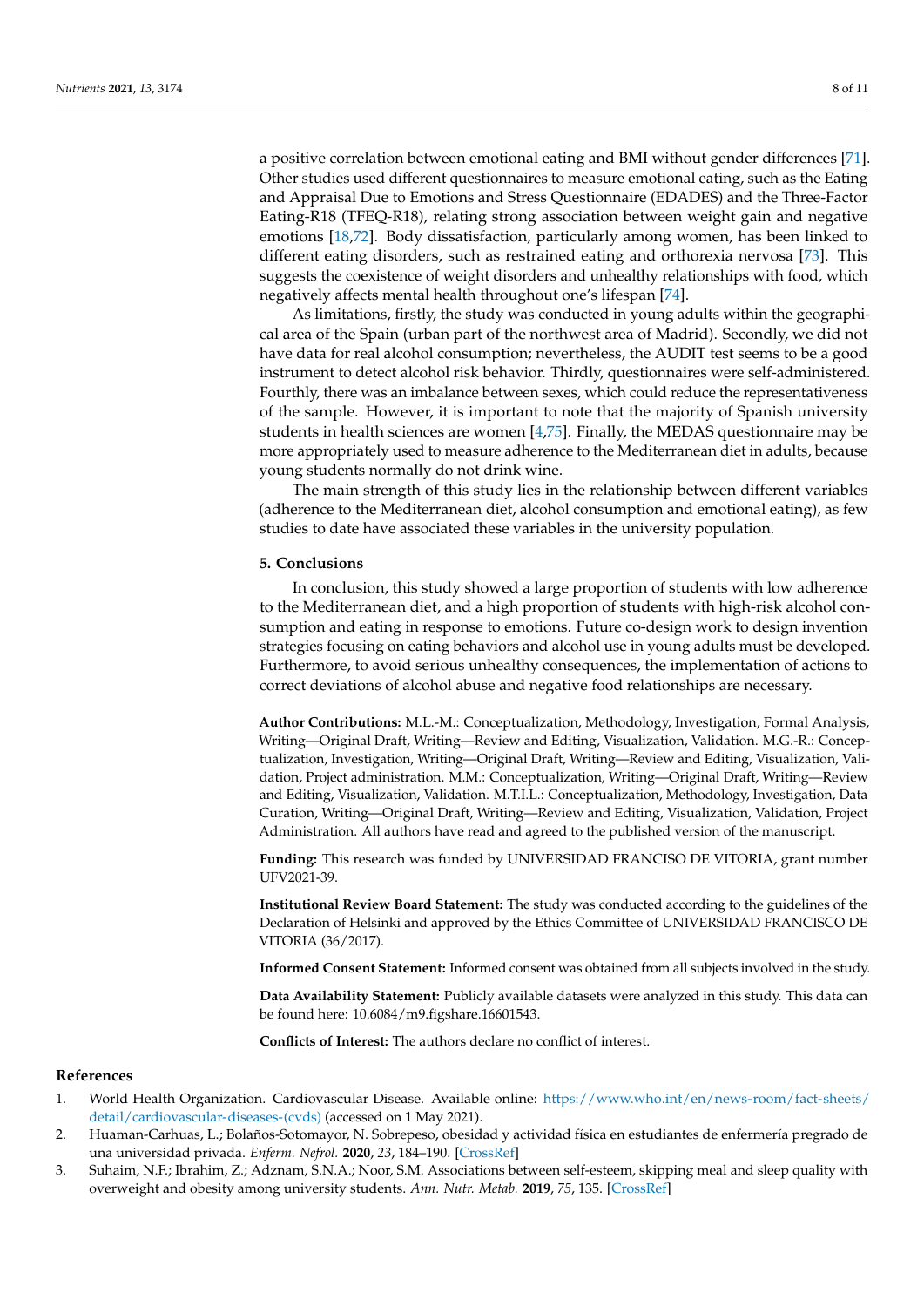- <span id="page-8-0"></span>4. Correa-Rodríguez, M.; Pocovi, G.; Schmidt-RioValle, J.; González-Jiménez, E.; Rueda-Medina, B. Assessment of dietary intake in Spanish university students of health sciences. *Endocrinol. Diabetes Nutr.* **2018**, *65*, 265–273. [\[CrossRef\]](http://doi.org/10.1016/j.endinu.2018.01.005) [\[PubMed\]](http://www.ncbi.nlm.nih.gov/pubmed/29599102)
- <span id="page-8-1"></span>5. Vella-Zarb, R.A.; Elgar, F.J. The 'Freshman 5': A Meta-Analysis of Weight Gain in the Freshman Year of College. *J. Am. Coll. Health* **2009**, *58*, 161–166. [\[CrossRef\]](http://doi.org/10.1080/07448480903221392)
- 6. Hernández-González, V.; Arnau-Salvador, R.; Deltell, C.; Mayolas-Pi, C.; Reverter-Masia, J. Physical activity, eating habits and tobacco and alcohol use in students of a Catalan university. *Rev. Fac. Med.* **2018**, *66*, 537–541. [\[CrossRef\]](http://doi.org/10.15446/revfacmed.v66n4.61896)
- <span id="page-8-2"></span>7. Alzahrani, S.H.; Saeedi, A.A.; Baamer, M.K.; Shalabi, A.F.; Alzahrani, A.M. Eating Habits Among Medical Students at King Abdulaziz University, Jeddah, Saudi Arabia. *Int. J. Gen. Med.* **2020**, *13*, 77–88. [\[CrossRef\]](http://doi.org/10.2147/IJGM.S246296)
- <span id="page-8-3"></span>8. Nieves, G.; Sosa-Cordobes, E.; Garrido-Fernández, A.; González, G.; García-Padilla, F. Habits, preferences and culinary skills of first-year students at the university of Huelva. *Enferm. Glob.* **2019**, *18*, 142–156. [\[CrossRef\]](http://doi.org/10.6018/eglobal.18.3.332791)
- <span id="page-8-4"></span>9. Egeda, J.M.; Rodríguez, M. Adherencia a la Dieta Mediterránea en futuras maestras. *Nutr. Hosp.* **2014**, *30*, 343–350. [\[CrossRef\]](http://doi.org/10.3305/nh.2014.30.2.7585)
- <span id="page-8-5"></span>10. Hadjimbei, E.; Botsaris, G.; Gekas, V.; Panayiotou, A.G. Adherence to the Mediterranean Diet and Lifestyle Characteristics of University Students in Cyprus: A Cross-Sectional Survey. *J. Nutr. Metab.* **2016**, *2016*, 2742841. [\[CrossRef\]](http://doi.org/10.1155/2016/2742841)
- <span id="page-8-6"></span>11. Davis, C.; Bryan, J.; Hodgson, J.; Murphy, K. Definition of the Mediterranean Diet; a Literature Review. *Nutrients* **2015**, *7*, 9139–9153. [\[CrossRef\]](http://doi.org/10.3390/nu7115459)
- <span id="page-8-7"></span>12. Widmer, R.J.; Flammer, A.J.; Lerman, L.O.; Lerman, A. The Mediterranean diet, its components, and cardiovascular disease. *Am. J. Med.* **2015**, *128*, 229–238. [\[CrossRef\]](http://doi.org/10.1016/j.amjmed.2014.10.014)
- <span id="page-8-8"></span>13. Galilea-Zabalza, I.; Buil-Cosiales, P.; Salas-Salvadó, J.; Toledo, E.; Ortega-Azorín, C.; Díez-Espino, J.; Vázquez-Ruiz, Z.; Zomeño, M.D.; Vioque, J.; Martínez, J.A.; et al. Mediterranean diet and quality of life: Baseline cross-sectional analysis of the PREDIMED-PLUS trial. *PLoS ONE* **2018**, *13*, e0198974. [\[CrossRef\]](http://doi.org/10.1371/journal.pone.0198974) [\[PubMed\]](http://www.ncbi.nlm.nih.gov/pubmed/29912978)
- <span id="page-8-9"></span>14. Lannoy, S.; Baggio, S.; Heeren, A.; Dormal, V.; Maurage, P.; Billieux, J. What is binge drinking? Insights from a network perspective. *Addict. Behav.* **2021**, *117*, 106848. [\[CrossRef\]](http://doi.org/10.1016/j.addbeh.2021.106848)
- <span id="page-8-10"></span>15. Chung, T.; Creswell, K.G.; Bachrach, R.; Clark, D.B.; Martin, C.S. Adolescent Binge Drinking. *Alcohol Res.* **2018**, *39*, 5–15. [\[PubMed\]](http://www.ncbi.nlm.nih.gov/pubmed/30557142)
- <span id="page-8-11"></span>16. Strebel, J.; Terry, M.B. Alcohol, Binge Drinking, and Cancer Risk: Accelerating Public Health Messaging Through Countermarketing. *Am. J. Public Health* **2021**, *111*, 812–814. [\[CrossRef\]](http://doi.org/10.2105/AJPH.2021.306233) [\[PubMed\]](http://www.ncbi.nlm.nih.gov/pubmed/33826398)
- <span id="page-8-12"></span>17. Dawson, D.A.; Goldstein, R.B.; Patricia Chou, S.; June Ruan, W.; Grant, B.F. Age at First Drink and the First Incidence of Adult-Onset DSM-IV Alcohol Use Disorders. *Alcohol. Clin. Exp. Res.* **2008**, *32*, 2149–2160. [\[CrossRef\]](http://doi.org/10.1111/j.1530-0277.2008.00806.x)
- <span id="page-8-13"></span>18. Lazarevich, I.; Irigoyen Camacho, M.E.; Velázquez-Alva, M.D.C.; Zepeda Zepeda, M. Relationship among obesity, depression, and emotional eating in young adults. *Appetite* **2016**, *107*, 639–644. [\[CrossRef\]](http://doi.org/10.1016/j.appet.2016.09.011)
- <span id="page-8-14"></span>19. Konttinen, H. Emotional eating and obesity in adults: The role of depression, sleep and genes. *Proc. Nutr. Soc.* **2020**, *79*, 283–289. [\[CrossRef\]](http://doi.org/10.1017/S0029665120000166)
- <span id="page-8-15"></span>20. Litwin, R.; Goldbacher, E.M.; Cardaciotto, L.; Gambrel, L.E. Negative emotions and emotional eating: The mediating role of experiential avoidance. *Eat. Weight Disord.* **2017**, *22*, 97–104. [\[CrossRef\]](http://doi.org/10.1007/s40519-016-0301-9)
- <span id="page-8-16"></span>21. Luppino, F.S.; de Wit, L.M.; Bouvy, P.F.; Stijnen, T.; Cuijpers, P.; Penninx, B.W.J.H.; Zitman, F.G. Overweight, Obesity, and Depression. *Arch. Gen. Psychiatry* **2010**, *67*, 220. [\[CrossRef\]](http://doi.org/10.1001/archgenpsychiatry.2010.2)
- <span id="page-8-17"></span>22. Mooreville, M.; Shomaker, L.B.; Reina, S.A.; Hannallah, L.M.; Adelyn Cohen, L.; Courville, A.B.; Kozlosky, M.; Brady, S.M.; Condarco, T.; Yanovski, S.Z.; et al. Depressive symptoms and observed eating in youth. *Appetite* **2014**, *75*, 141–149. [\[CrossRef\]](http://doi.org/10.1016/j.appet.2013.12.024)
- <span id="page-8-18"></span>23. Maddahi, N.S.; Yarizadeh, H.; Setayesh, L.; Nasir, Y.; Alizadeh, S.; Mirzaei, K. Association between dietary energy density with mental health and sleep quality in women with overweight/obesity. *BMC Res. Notes* **2020**, *13*, 189. [\[CrossRef\]](http://doi.org/10.1186/s13104-020-05025-1) [\[PubMed\]](http://www.ncbi.nlm.nih.gov/pubmed/32228677)
- <span id="page-8-19"></span>24. López-Moreno, M.; López, M.T.I.; Miguel, M.; Garcés-Rimón, M. Physical and Psychological Effects Related to Food Habits and Lifestyle Changes Derived from Covid-19 Home Confinement in the Spanish Population. *Nutrients* **2020**, *12*, 3445. [\[CrossRef\]](http://doi.org/10.3390/nu12113445)
- <span id="page-8-20"></span>25. Ohara, K.; Kato, Y.; Mase, T.; Kouda, K.; Miyawaki, C.; Fujita, Y.; Okita, Y.; Nakamura, H. Eating behavior and perception of body shape in Japanese university students. *Eat. Weight Disord.* **2014**, *19*, 461–468. [\[CrossRef\]](http://doi.org/10.1007/s40519-014-0130-7) [\[PubMed\]](http://www.ncbi.nlm.nih.gov/pubmed/24849671)
- <span id="page-8-21"></span>26. Valladares, M.; Durán, E.; Matheus, A.; Durán-Agüero, S.; Obregón, A.M.; Ramírez-Tagle, R. Association between Eating Behavior and Academic Performance in University Students. *J. Am. Coll. Nutr.* **2016**, *35*, 699–703. [\[CrossRef\]](http://doi.org/10.1080/07315724.2016.1157526) [\[PubMed\]](http://www.ncbi.nlm.nih.gov/pubmed/27736367)
- <span id="page-8-22"></span>27. WHO. Obesity: Preventing and Managing the Global Epidemic. Available online: [http://www.who.int/nutrition/publications/](http://www.who.int/nutrition/publications/obesity/WHO_TRS_894/en/) [obesity/WHO\\_TRS\\_894/en/](http://www.who.int/nutrition/publications/obesity/WHO_TRS_894/en/) (accessed on 10 May 2021).
- <span id="page-8-23"></span>28. Martínez-González, M.A.; García-Arellano, A.; Toledo, E.; Salas-Salvadó, J.; Buil-Cosiales, P.; Corella, D.; Covas, M.I.; Schröder, H.; Arós, F.; Gómez-Gracia, E.; et al. A 14-item Mediterranean diet assessment tool and obesity indexes among high-risk subjects: The PREDIMED trial. *PLoS ONE* **2012**, *7*, e43134. [\[CrossRef\]](http://doi.org/10.1371/journal.pone.0043134) [\[PubMed\]](http://www.ncbi.nlm.nih.gov/pubmed/22905215)
- <span id="page-8-24"></span>29. Babor, T.F.; Higgins-Biddle, J.C.; Saunders, J.B.; Monteiro, M.G. *AUDIT. Cuestionario de Identificación de los Transtornos Debidos al Consumo de Alcohol*; World Health Organization: Ginebra, Switzerland, 2001.
- <span id="page-8-25"></span>30. Carretero, M.Á.G.; Ruiz, J.P.N.; Delgado, J.M.M.; González, C.O.F. Validación del test para la identificación de trastornos por uso de alcohol en población universitaria: AUDIT y AUDIT-C. *Adicciones* **2016**, *28*, 194–204. [\[CrossRef\]](http://doi.org/10.20882/adicciones.775)
- <span id="page-8-26"></span>31. Reinert, D.F.; Allen, J.P. The Alcohol Use Disorders Identification Test: An Update of Research Findings. *Alcohol. Clin. Exp. Res.* **2007**, *31*, 185–199. [\[CrossRef\]](http://doi.org/10.1111/j.1530-0277.2006.00295.x)
- <span id="page-8-27"></span>32. Garaulet, M.; Canteras, M.; Morales, E.; López-Guimera, G.; Sánchez-Carracedo, D.; Corbalán-Tutau, M.D. Validation of a questionnaire on emotional eating for use in cases of obesity: The Emotional Eater Questionnaire (EEQ). *Nutr. Hosp.* **2012**, *27*, 645–651. [\[CrossRef\]](http://doi.org/10.1590/S0212-16112012000200043)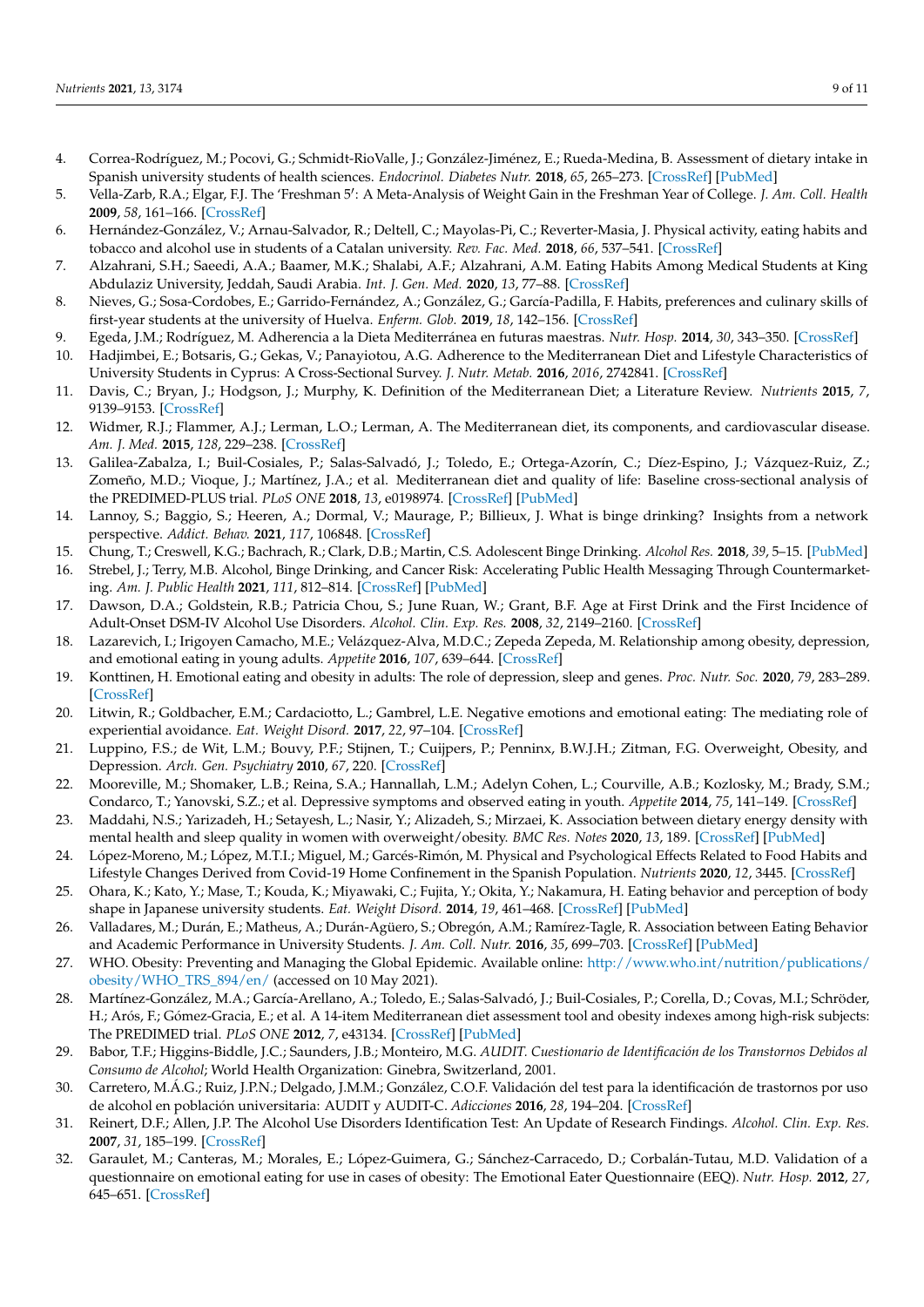- <span id="page-9-0"></span>33. Caycho-Rodríguez, T.; Ventura Leon, J.; Castillo-Blanco, R. Magnitud del efecto para la diferencia de dos grupos en ciencias de la salud. *An. Sist. Sanit. Navar.* **2016**, *39*, 459–461.
- <span id="page-9-1"></span>34. Schober, P.; Boer, C.; Schwarte, L.A. Correlation Coefficients: Appropriate Use and Interpretation. *Anesth. Analg.* **2018**, *126*, 1763–1768. [\[CrossRef\]](http://doi.org/10.1213/ANE.0000000000002864)
- <span id="page-9-2"></span>35. Moreno-Gómez, C.; Romaguera-Bosch, D.; Tauler-Riera, P.; Bennasar-Veny, M.; Pericas-Beltran, J.; Martinez-Andreu, S.; Aguilo-Pons, A. Clustering of lifestyle factors in Spanish university students: The relationship between smoking, alcohol consumption, physical activity and diet quality. *Public Health Nutr.* **2012**, *15*, 2131–2139. [\[CrossRef\]](http://doi.org/10.1017/S1368980012000080) [\[PubMed\]](http://www.ncbi.nlm.nih.gov/pubmed/22314203)
- <span id="page-9-3"></span>36. López-Moreno, M.; Garcés-Rimón, M.; Miguel, M.; Iglesias-López, M.T. Influence of eating habits and alcohol consumption on the academic performance among a university population in the community of Madrid: A pilot study. *Heliyon* **2021**, *7*, e07186. [\[CrossRef\]](http://doi.org/10.1016/j.heliyon.2021.e07186) [\[PubMed\]](http://www.ncbi.nlm.nih.gov/pubmed/34169161)
- <span id="page-9-4"></span>37. Cobo-Cuenca, A.I.; Garrido-Miguel, M.; Soriano-Cano, A.; Ferri-Morales, A.; Martínez-Vizcaíno, V.; Martín-Espinosa, N.M. Adherence to the Mediterranean Diet and Its Association with Body Composition and Physical Fitness in Spanish University Students. *Nutrients* **2019**, *11*, 2830. [\[CrossRef\]](http://doi.org/10.3390/nu11112830) [\[PubMed\]](http://www.ncbi.nlm.nih.gov/pubmed/31752296)
- <span id="page-9-5"></span>38. Sharma, T.; Morassut, R.E.; Langlois, C.; Meyre, D. Effect of sex/gender on obesity traits in Canadian first year university students: The GENEiUS study. *PLoS ONE* **2021**, *16*, e0247113. [\[CrossRef\]](http://doi.org/10.1371/journal.pone.0247113) [\[PubMed\]](http://www.ncbi.nlm.nih.gov/pubmed/33592058)
- 39. Syed, N.K.; Syed, M.H.; Meraya, A.M.; Albarraq, A.A.; Al-kasim, M.A.; Alqahtani, S.; Makeen, H.A.; Yasmeen, A.; Banji, O.J.F.; Elnaem, M.H. The association of dietary behaviors and practices with overweight and obesity parameters among Saudi university students. *PLoS ONE* **2020**, *15*, e0238458. [\[CrossRef\]](http://doi.org/10.1371/journal.pone.0238458)
- <span id="page-9-6"></span>40. Iglesias, M.T.; Escudero, E. Evaluación nutricional en estudiantes de enfermería. *Nutr. Clin. Diet. Hosp.* **2010**, *30*, 21–26.
- <span id="page-9-7"></span>41. Teleman, A.A.; de Waure, C.; Soffiani, V.; Poscia, A.; Di Pietro, M.L. Physical activity and health promotion in Italian university students. *Ann. Ist. Super. Sanita* **2015**, *51*, 106–110. [\[CrossRef\]](http://doi.org/10.4415/ANN_15_02_06)
- <span id="page-9-8"></span>42. WHO Study Group on Diet. *Diet, Nutrition, and the Prevention of Chronic Diseases: Report of a WHO Study Group*; World Health Organization: Geneva, Switzerland, 1990; ISBN 9241207973.
- <span id="page-9-9"></span>43. Bakaloudi, D.R.; Chrysoula, L.; Kotzakioulafi, E.; Theodoridis, X.; Chourdakis, M. Impact of the Level of Adherence to Mediterranean Diet on the Parameters of Metabolic Syndrome: A Systematic Review and Meta-Analysis of Observational Studies. *Nutrients* **2021**, *13*, 1514. [\[CrossRef\]](http://doi.org/10.3390/nu13051514) [\[PubMed\]](http://www.ncbi.nlm.nih.gov/pubmed/33946280)
- <span id="page-9-10"></span>44. Theodoridis, X.; Grammatikopoulou, M.G.; Gkiouras, K.; Papadopoulou, S.E.; Agorastou, T.; Gkika, I.; Maraki, M.I.; Dardavessis, T.; Chourdakis, M. Food insecurity and Mediterranean diet adherence among Greek university students. *Nutr. Metab. Cardiovasc. Dis.* **2018**, *28*, 477–485. [\[CrossRef\]](http://doi.org/10.1016/j.numecd.2018.02.007)
- <span id="page-9-11"></span>45. Štefan, L.; Čule, M.; Milinovic, I.; Sporis, G.; Juranko, D. The relationship between adherence to the Mediterranean diet and body composition in Croatian university students. *Eur. J. Integr. Med.* **2017**, *13*, 41–46. [\[CrossRef\]](http://doi.org/10.1016/j.eujim.2017.07.003)
- <span id="page-9-12"></span>46. Grillone, L.; Castriotta, L.; Antinolfi, F.; Righini, M.; Brusaferro, S.; Parpinel, M. University students' Mediterranean diet adherence in North East of Italy: A pilot study, 2018. *Eur. J. Public Health* **2018**, *28*, cky218-063. [\[CrossRef\]](http://doi.org/10.1093/eurpub/cky218.063)
- 47. Li, Y.; Roswall, N.; Ström, P.; Sandin, S.; Adami, H.-O.; Weiderpass, E. Mediterranean and Nordic diet scores and long-term changes in body weight and waist circumference: Results from a large cohort study. *Br. J. Nutr.* **2015**, *114*, 2093–2102. [\[CrossRef\]](http://doi.org/10.1017/S0007114515003840) [\[PubMed\]](http://www.ncbi.nlm.nih.gov/pubmed/26458747)
- <span id="page-9-13"></span>48. Rosi, A.; Giopp, F.; Milioli, G.; Melegari, G.; Goldoni, M.; Parrino, L.; Scazzina, F. Weight Status, Adherence to the Mediterranean Diet, Physical Activity Level, and Sleep Behavior of Italian Junior High School Adolescents. *Nutrients* **2020**, *12*, 478. [\[CrossRef\]](http://doi.org/10.3390/nu12020478)
- <span id="page-9-14"></span>49. Karam, J.; Bibiloni, M.D.M.; Serhan, M.; Tur, J.A. Adherence to Mediterranean Diet among Lebanese University Students. *Nutrients* **2021**, *13*, 1264. [\[CrossRef\]](http://doi.org/10.3390/nu13041264)
- <span id="page-9-15"></span>50. Baydemir, C.; Ozgur, E.G.; Balci, S. Evaluation of adherence to Mediterranean diet in medical students at Kocaeli University, Turkey. *J. Int. Med. Res.* **2018**, *46*, 1585–1594. [\[CrossRef\]](http://doi.org/10.1177/0300060518757158)
- <span id="page-9-16"></span>51. Schlesinger, S.; Neuenschwander, M.; Schwedhelm, C.; Hoffmann, G.; Bechthold, A.; Boeing, H.; Schwingshackl, L. Food Groups and Risk of Overweight, Obesity, and Weight Gain: A Systematic Review and Dose-Response Meta-Analysis of Prospective Studies. *Adv. Nutr.* **2019**, *10*, 205–218. [\[CrossRef\]](http://doi.org/10.1093/advances/nmy092)
- <span id="page-9-17"></span>52. Bender, N.; Portmann, M.; Heg, Z.; Hofmann, K.; Zwahlen, M.; Egger, M. Fish or n3-PUFA intake and body composition: A systematic review and meta-analysis. *Obes. Rev. Off. J. Int. Assoc. Study Obes.* **2014**, *15*, 657–665. [\[CrossRef\]](http://doi.org/10.1111/obr.12189)
- <span id="page-9-18"></span>53. Vikøren, L.A.; Nygård, O.K.; Lied, E.; Rostrup, E.; Gudbrandsen, O.A. A randomised study on the effects of fish protein supplement on glucose tolerance, lipids and body composition in overweight adults. *Br. J. Nutr.* **2013**, *109*, 648–657. [\[CrossRef\]](http://doi.org/10.1017/S0007114512001717)
- <span id="page-9-19"></span>54. Barrea, L.; Frias-Toral, E.; Pugliese, G.; Garcia-Velasquez, E.; DE Los Angeles Carignano, M.; Savastano, S.; Colao, A.; Muscogiuri, G. Vitamin D in obesity and obesity-related diseases: An overview. *Minerva Endocrinol.* **2021**, *46*, 177–192. [\[CrossRef\]](http://doi.org/10.23736/S2724-6507.20.03299-X)
- <span id="page-9-20"></span>55. Moure-Rodríguez, L.; Piñeiro, M.; Corral Varela, M.; Rodríguez-Holguín, S.; Cadaveira, F.; Caamaño-Isorna, F. Identifying Predictors and Prevalence of Alcohol Consumption among University Students: Nine Years of Follow-Up. *PLoS ONE* **2016**, *11*, 165514. [\[CrossRef\]](http://doi.org/10.1371/journal.pone.0165514)
- <span id="page-9-21"></span>56. Cooke, R.; Beccaria, F.; Demant, J.; Fernandes-Jesus, M.; Fleig, L.; Negreiros, J.; Scholz, U.; de Visser, R. Patterns of alcohol consumption and alcohol-related harm among European university students. *Eur. J. Public Health* **2019**, *29*, 1125–1129. [\[CrossRef\]](http://doi.org/10.1093/eurpub/ckz067)
- <span id="page-9-22"></span>57. Heather, N.; Partington, S.; Partington, E.; Longstaff, F.; Allsop, S.; Jankowski, M.; Wareham, H.; St Clair Gibson, A. Alcohol Use Disorders and Hazardous Drinking among Undergraduates at English Universities. *Alcohol Alcohol.* **2011**, *46*, 270–277. [\[CrossRef\]](http://doi.org/10.1093/alcalc/agr024)